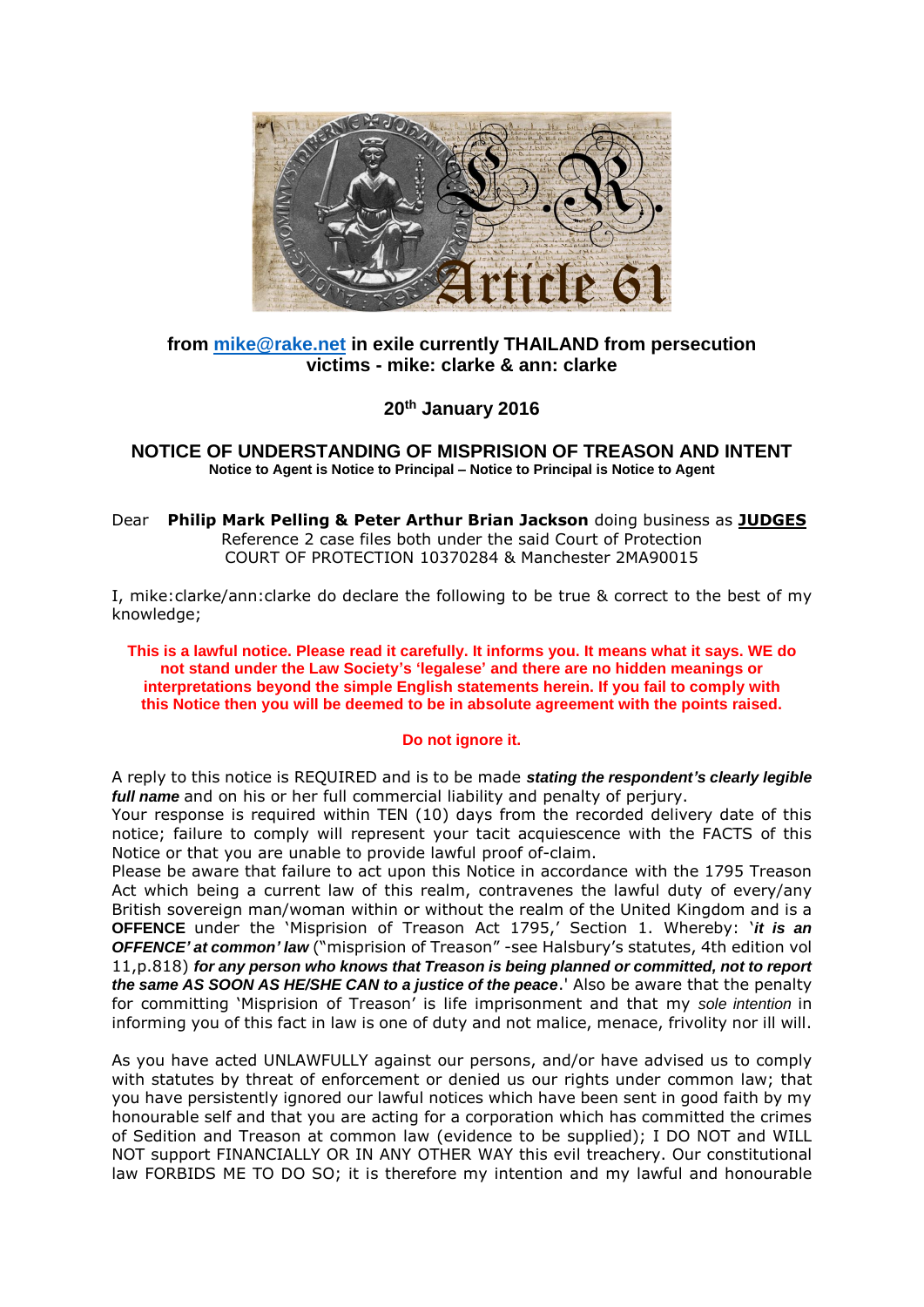DUTY to inform you that although your actions may be deemed to be the will of your peers and in your apparent ignorance at this juncture in time, YOU MUST NOW BY THE COMMON LAWS OF THIS REALM with the evidence that has been supplied, CEASE ALL ACTIONS pertaining to the will of said peers in light of the evidence that has NOW been OFFICIALLY presented to YOUR PERSON in good faith and by this lawful notice. Failure to do so is an Act of Misprision of Treason at common law.

Furthermore, once served with this notice, any further action taken by you that supports this criminal element that is endemic within *your society*, would likely pertain to even more serious charges being presented in evidence against you in a court of law; please remember that we are each, individually liable for our actions. Therefore, it is my honourable intent, as one sovereign being to another – and so that I may not be coerced into ANY CRIMINAL ACTIVITIES by supporting this EVIL and TREASONOUS CORPORATION that you appear to represent, to inform you of YOUR CRIMINAL INVOLVEMENT and CRIMINAL activity against our persons, and that if you do not CEASE IN ALL ACTIONS pertaining to the will of your peers IMMEDIATELY upon receipt of this notice, it shall be my lawful duty to report the evidence to the appropriate authorities. That would include providing a copy of this lawfully served 'NOTICE OF UNDERSTANDING OF MISPRISION OF TREASON AND INTENT' to the court as part of our case.

THEREFORE, where it is to my understanding and evidenced herein that:

1. A long range deception strategy to create a single Federal European state with the erosion of each nation's sovereignty, currency and the powers to determine its own laws and affairs, was finalised by the Geopolitical Centre of the third Reich in Berlin in 1942. This was done with the effect that should the Nazis lose the war militarily, they could continue their plans for a European dictatorship economically by way of corporatism and political subversion. Their future vision of Europe is detailed in the seminars entitled 'Europaische Wirtschaftsgemeinschaft' (public document worldcat OCLC number 31002821). Translated into English as '*European Economic Community*' and has been herein presented as evidence. **The chapter headings of this Nazi document were replicated almost verbatim in the 1992 Maastricht Treaty.**

2. Since the end of the Second World War, diverse treasonous persons, groups and movements supporting this ideology have conspired to build on this agenda which has become known as the EUROPEAN UNION.

3. The involvement of the United Kingdom in this agenda began in 1948 with the formation of the European movement. This was a state funded Anglo-French pro-federal European lobbying body posing as a non-governmental grass roots pressure group. A link outlining the detailed origins of this movement has been provided herein.

4. The said movement is still publicly active today, lobbying for complete European integration and a European constitution.

5. The first move towards a federal Europe did not involve Britain directly; it was the signing of the Treaty of Rome in 1957 by Germany, France, Italy, Belgium Luxembourg and the Netherlands.

6. Meticulous research has uncovered a wealth of official, archived documents from the period 1970 -1972 which shows the deceit perpetrated by the ruling elite at the time and these documents have been released under the thirty year rule.

7. The common law applies to all sovereign living breathing men and women and dictates that we are all born free to do what we choose for ourselves provided we do not cause harm, injury or loss to another's life, liberty or property or their rights to life, liberty or property.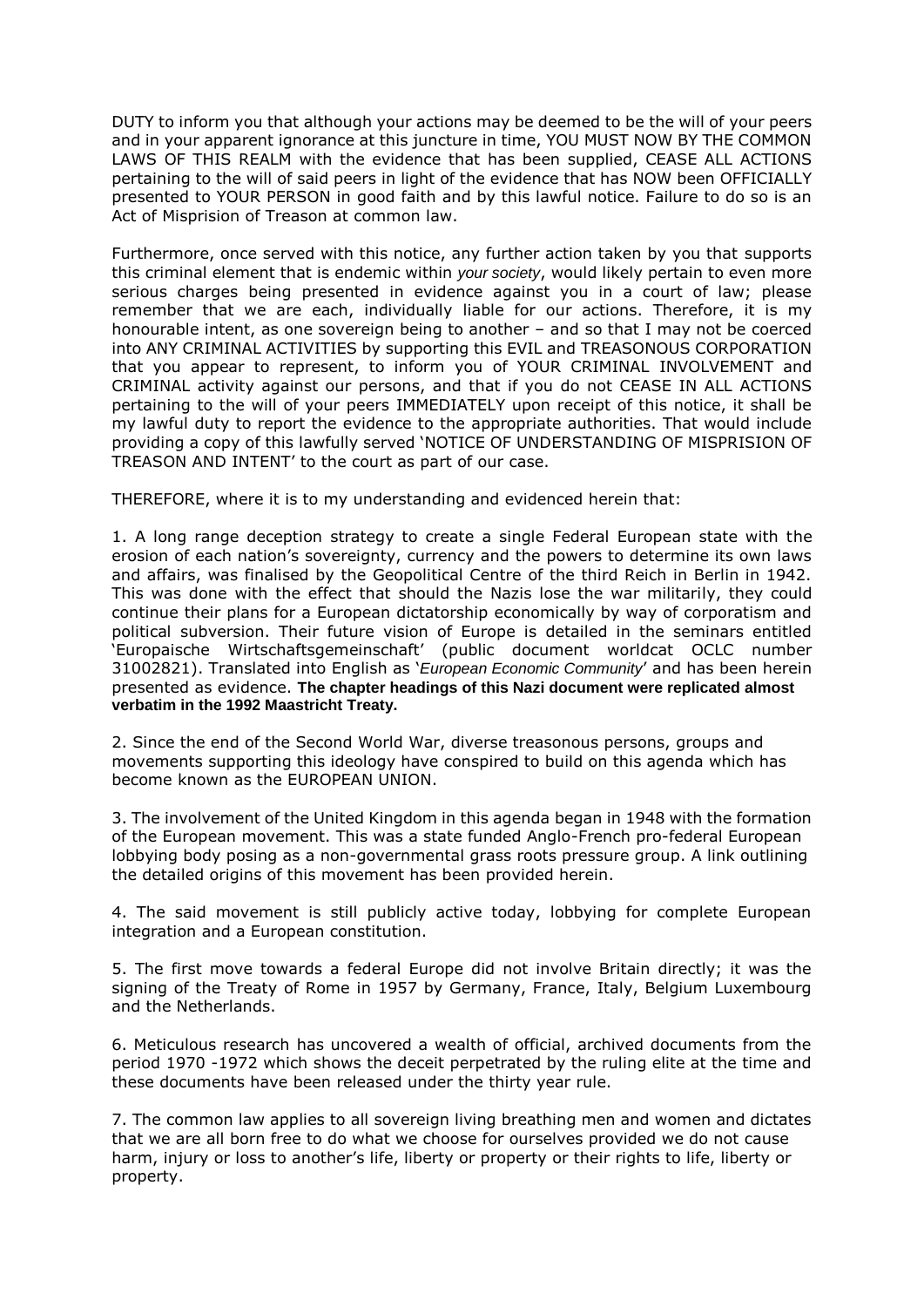8. England, within the United Kingdom of Great Britain, is a common law jurisdiction and British parliament has no lawful authority ever to breach, surrender, land, or transfer, even temporarily, sovereignty except when conquered in war.

9. No one (neither monarch, nor prime minister, nor any prelate, politician, judge or public servant) is above the common law of Great Britain that forms the British constitution (Magna Carta 1215, the Declaration and Bill of Rights 1688/89, the Coronation Oath Act 1689 and the Acts of Union Succession and Settlement 1701 – 1707).

10. The Declaration of rights 1688 is an unrebutted claim of right by the people and therefore beyond the reach of parliament and still stands to this day. That declaration includes the clause no foreign prince, person, prelate, state or potentate hath or ought to have any jurisdiction, power, superiority, pre-eminence or authority, ecclesiastical or spiritual, within this realm. This is mirrored in the Bill of Rights 1689 which still stands as legislation.

11. Treason in statute law was redefined by the Treason Act 1795 for the principal forms to include;

a) compassing the death or serious injury of the sovereign or his (or her) spouse or eldest son;

b) levying war against the sovereign in his (or her realm), which includes , any insurrection against the authority of the sovereign or of the government that goes beyond riot or violent disorder;

c) giving aid or comfort to the sovereign's enemies in wartime.

12. Treason at common law is the offence of attempting to overthrow the government of a state to which the offender owes allegiance; or of betraying the state into the hands of a foreign power.

13.Sedition at common law means overt conduct such as speech and organisation, which is deemed by the legal authority as tending toward insurrection against the established order. Sedition includes the subversion of a constitution and incitement of discontent (or resistance) to lawful authority.

14. The evidence presented in the 'Shoehorned Into The EU' files shows that the Heath Government of 1972 was well aware that an essential loss of British sovereignty would occur within thirty years with the passing of the European Communities Bill and knew it would, in all likelihood, be rejected if brought to the people, which of course it was not. This in itself is an Act of Sedition at common law.

15. The passage of the European Communities Act in 1972, establishing the principle that European law would always prevail over British law in the event of a clash, thereby overthrowing the supremacy of the British parliament, was a criminal Act of Treason at common law by the Heath Administration.

16. The signing of the single European Act in 1986 reducing Britain's independent decision making powers further by extending majority voting in certain areas of policy making, was a criminal Act of Treason at common law by the Thatcher Administration.

17. The signing of the Maastricht Treaty in 1992, based on the original EEC Berlin document (1942), surrendering sovereign powers of the Queen in parliament to an unelected body in Europe was a criminal Act of Treason at common law by the Major Administration.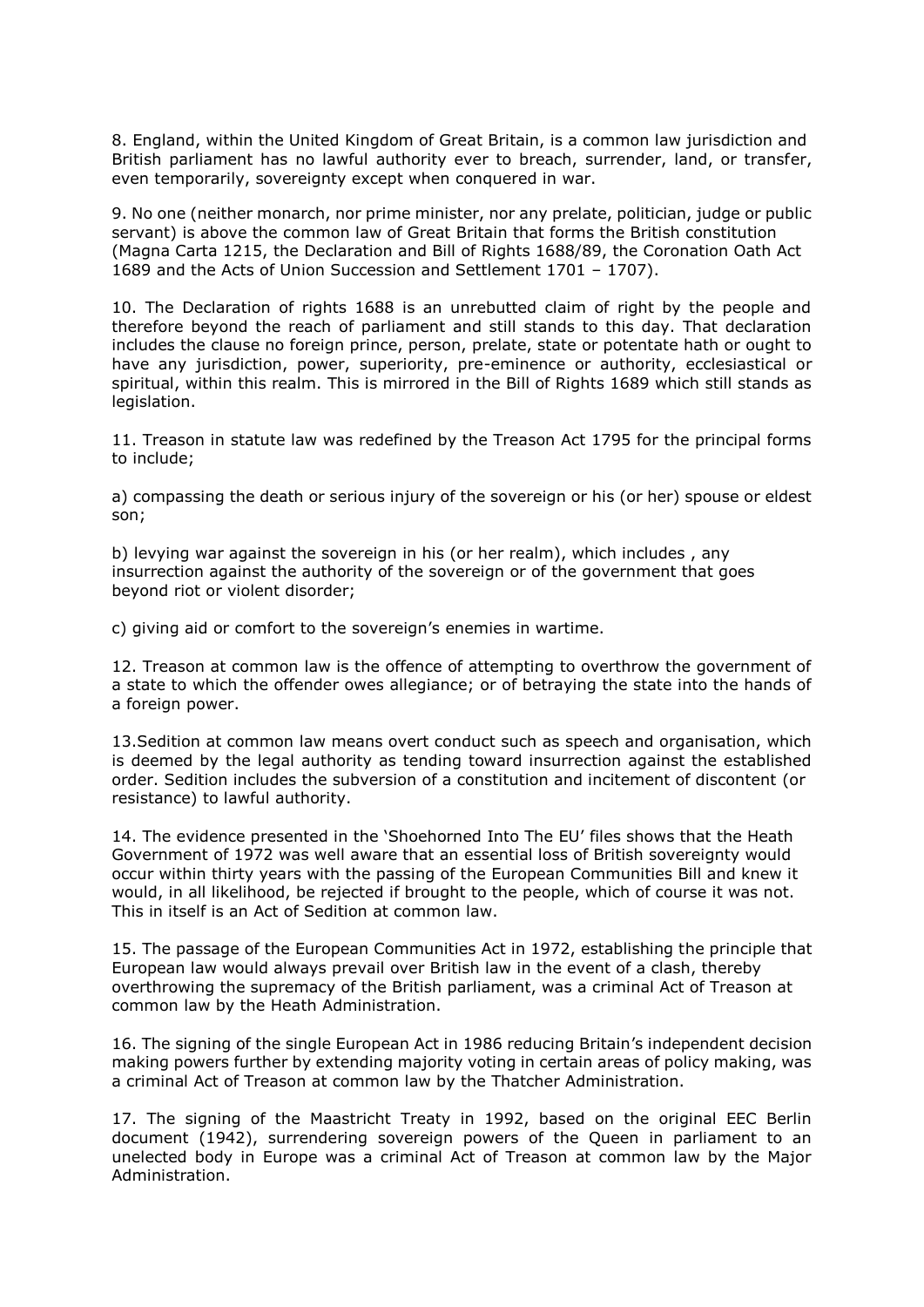18. The signing of the Amsterdam Treaty in 1997 increased the European Union's powers for action at community level. This included further European Integration in legislative, police, judicial, customs and security matters and strengthened Europol. The signing of this Treaty was a further Act of Treason at common law by the Blair Administration.

19.With the full knowledge of this Treason and to escape prosecution, the Blair Government repealed the Treason legislation in section 36 of the 'Crime And Disorder Act' of 1998, abolishing the death penalty. This including the repealing of the Treason Act 1795. However, the crime of Treason at common law still stands as common law has primacy and is beyond the reach of parliament. A link outlining these changes to the statute can be provided.

20. The signing of the Nice Treaty in 2001 and the EU constitution in 2004 were further Acts of Treason at common law by the Blair Administration.

21. In an attempt to further protect themselves against criminal prosecution the Blair Government removed the word 'sovereignty' from the oath of office of constables in the 'police Reform Act 2002 [section 83] and also modified the legislation to enable non British nationals to become officers [section 82]. These are acts of both sedition and treason a common law. A link to evidence these changes to the statutes has been presented herein.

22. The signing of the Lisbon Treaty in 2008 surrendered further control of policy including that related to immigration and borders. This was a further crime of Treason at common law by the Brown Administration.

23. The Treasury department of the European Community has never allowed an independent audit by professional accountants of their books in the last 14 years. One year of nonpublication is a criminal offence. In fact, its financial accounts have been disapproved by the EU' s own court of auditors for the past 14 years running. This crime has already been reported to the UK serious fraud office by former MP Ashley Mote. They are in possession of the evidence and have confirmed to him that the remittance of British taxpayer's funds into the hands of this criminal enterprise is, of course, a criminal offence.

24.A signed letter written to former constable of Thames valley police, Albert Burgess, from Leolin Prince QC on the subject of the Heath Treason evidence states that the case he (Burgess) puts forward is 'arguable' and does 'merit serious consideration and investigation.' To the best of my knowledge the letter is authentic and a link to this evidence has been herein provided.

25. The six EU Treaties since 1972 are unlawful and should be struck completely from the statute books, void ab initio.

26.One (1) computer disc herein provided called 'Shoehorned into the E.U.' contains the complete documented evidence of the sedition and treason that has been collected as evidence from the public records office. The said disc requires YOUR IMMEDIATE AND PROFESSIONAL ATTENTION. The evidence submitted herein is to my understanding, precise and factual and is in no way whatsoever intended to deceive, mislead, cause mischief or as an act of frivolity or ill will, and it is to my understanding that this substantial evidence should be submitted by you IN IT'S ENTIRETY before a Justice of the peace as soon as you can reasonably do so. Let it be known to you that I have already submitted this evidence to the proper lawful authorities.

I have sent an Oath of allegiance to the committee of the barons and stand fully under the constitutional, common law tenet of Magna Carta chapter 61 by Royal Command, invoked according to the correct protocols of law on the 23rd day of March 2001 that does "remove myself from all and any allegiance to Elizabeth the Queen, to the purpose of removing myself at law from the authority of all of those hateful and evil persons who have taken it